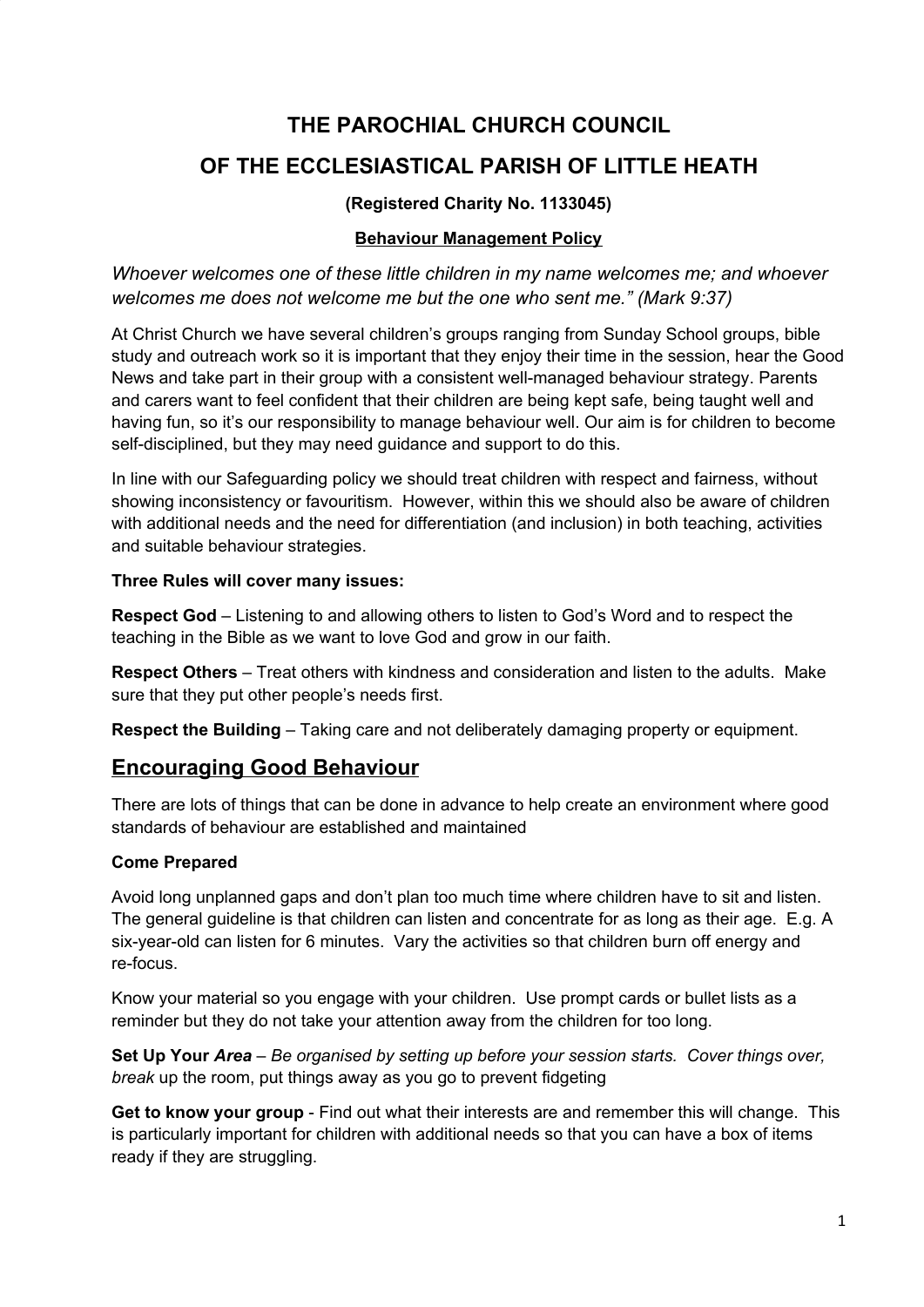Don't ask a child who struggles to read to read a large section of text. They will get more and more self-conscious as the other children start to fidget or look bored.

**Engagement** - Fast-paced, lots of energy and engaging activities makes a HUGE difference. Ask specific questions to specific children (use their names) to draw out quieter ones and control the more confident children. Build in breaks/change of activity. Use hand signals, musical instruments, clapping or actions to get their attention.

**Distraction** – Avoid getting side-tracked by secondary issues, (deal with them at the end). Praise the positive behaviour (sitting nicely, colouring carefully) and ignore the negative behaviour (pen clicking, hiding under tables). Remember some children fidget but are still listening.

# **Praise the Good**

Be clear and point out which children are doing things well.

E.g.

*I can see …… is sitting up straight ready to start.*

*Fantastic listening, Well done.*

*Thank you for waiting so patiently/letting …. use that felt tip first.*

Use healthy competition to get things done.

E.g. Who is going to be the first person to pick five bits up off the floor and put them in the bin?

*Can we all sit in a circle before I get to zero? 10,9,8….*

# **Preventing Negative Behaviour**

# **Ignore the Bad (to a point)**

Low level disruption can divert your attention and the children's particularly if you give it fuel. Don't stop what you're doing and focus on that child. Try using silent gestures as you talk first.

Facial expressions (furrowed brow), shake of head, finger to lips (Sshh gesture).

Sometimes just moving round and standing behind or to the side of that child can be enough.

If a child shouts out a lot, give them a job such as listening to others and then feeding back to the group what each person said.

Keep the tone of your voice level and calm and your body language open and relaxed; 60% of all communication is non-verbal.

Remember it's the behaviour not the child so demonstrate humility and grace as well as being consistent and fair.

# **Low-Level Disruption**

Use body language or physical signs to prevent further interruptions of the bible teaching.

- Praise, good listening, sitting, helping etc.
- Make sure the leaders are spaced out around the room and positioned next to more disruptive children.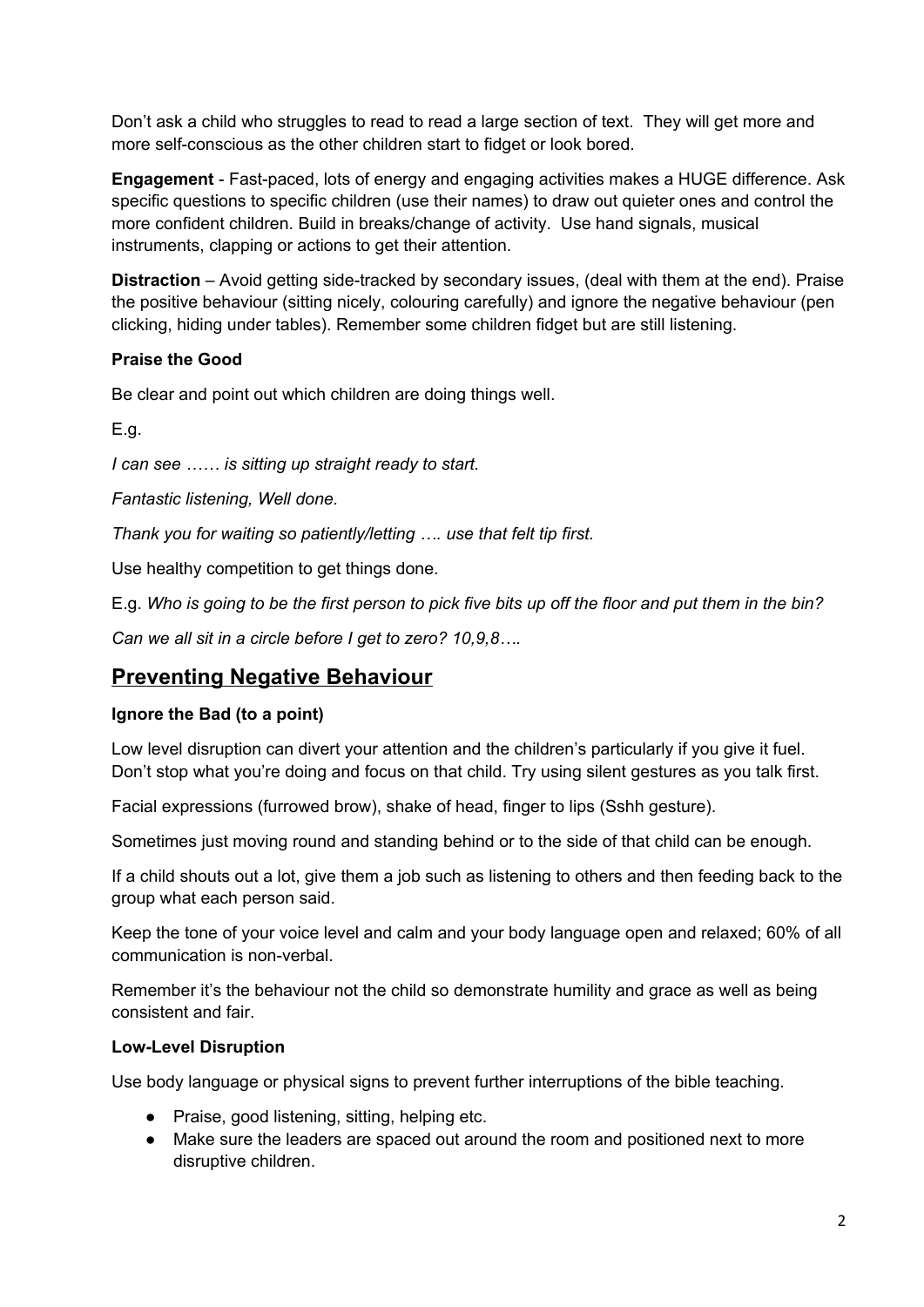● Body Language (silent instructions)

Eye contact, raising of eyebrows, shake head, give a 'stare'. Point to person teaching, finger to lips.

- Sit between children who talk or hover behind them so that they can 'feel' your presence.
- Whisper a short statement with 2 options of your choosing:

"Put the toy away now or I will have to hold it for you."

"Stop talking to your friend or I will have to move you."

"Sit still or you will have to sit next to me."

With all these strategies please be aware that children with additional needs may not be able to sit quietly or fidget. So know your children and their interests. It is appropriate to use sensory toys for these children. Above all, don't spend too long sitting on the carpet and talking to the children.

If you do need to move children do it with minimum disruption and no physical contact. If they refuse to listen or move you need to state that this will have consequences and you will need to speak to them at the end of the session. Remember to follow up and talk to them / refer to Cath but do not do this out of sight or ear shot of other adults.

When a child demonstrates unacceptable behaviour, it is the behaviour that is unacceptable, not the child. Therefore, give the child the opportunity to correct/redeem their inappropriate action and discuss with them the positive choices that could have been made.

# **De-escalation**

If you have used lots of strategies and children are still not behaving, then you need to ask yourself why. Are they bored? Unable to engage in the activity? Is it too hard for them? Do they have a low attention threshold? Is there a medical reason that you are not aware of? Are they having a difficult time at home/school/church etc or is this deliberate rebellion?

Each reason has its own unique solution so be sensitive and aware.

Just using praising the positive is not the solution and it doesn't help children grow/encourage self-discipline. God changes our hearts, so we want to live for him and obey him. We want children's hearts to change so that they behave for the right reasons. So, we need to point out sin in a constructive way by pointing them to Jesus, particularly if they are breaking one of the 3 ground rules or being disruptive during Bible teaching.

#### **Remember:**

Reflect the gospel – show grace and remind them we all struggle but it doesn't make their behaviour acceptable. Correct out of love as you want them you grow in faith, have self-discipline and live wisely.

Be encouraging, loving and build up relationships

Keep to your word, don't change the goal posts.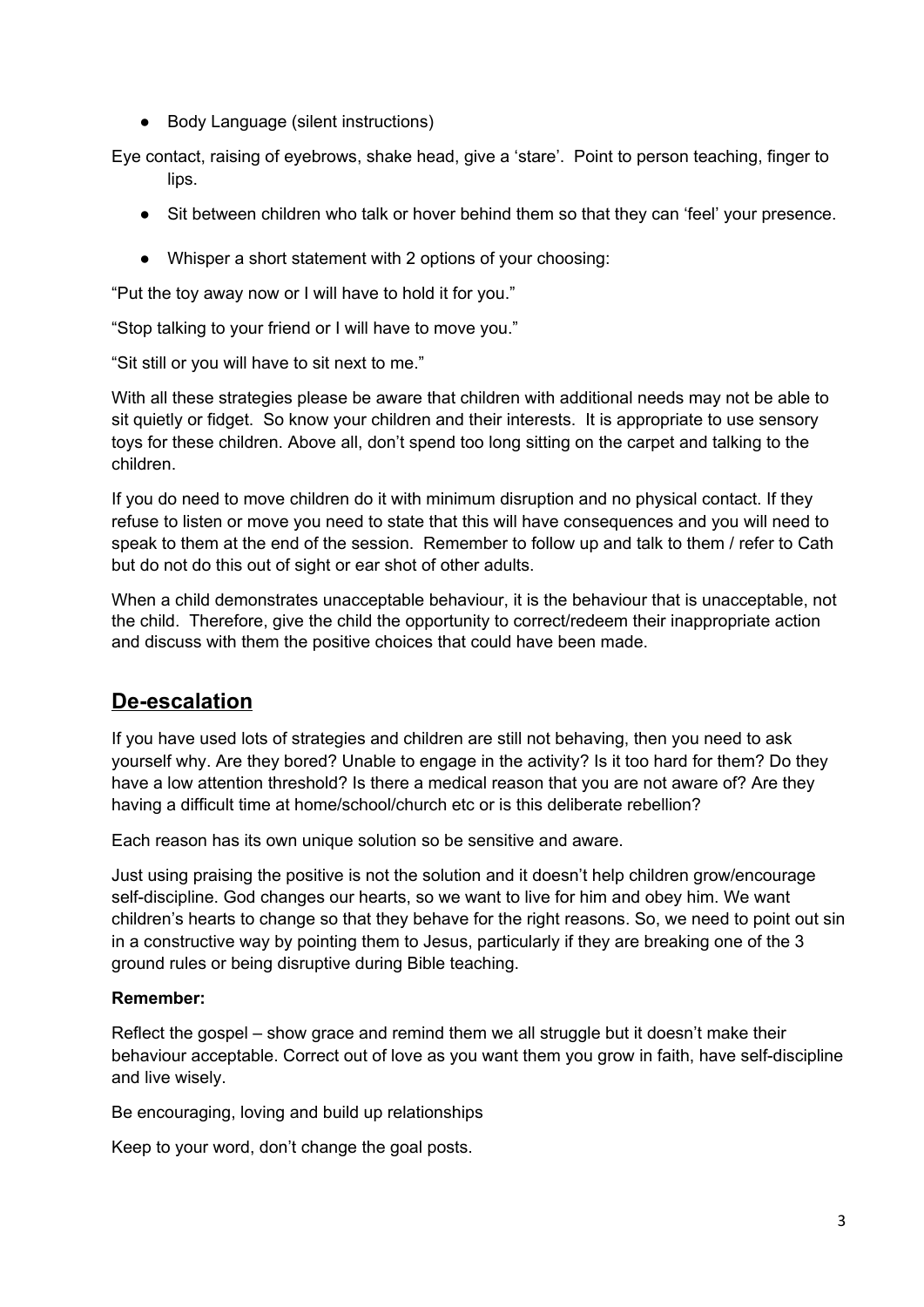Forget about past mistakes and move on as soon as they are resolved.

Be consistent as a Team and help others, especially if you see other Leaders having difficulties.

Identify the rule breaking and state that their behaviour is not acceptable. Don't get drawn into an argument with a child who may try and argue with you to save face. Talk to them quietly away from the rest of the group but make sure you can be seen and within ear shot of another leader.

They are stopping themselves and others from learning about God or being safe. There is a sinful motivator for this behaviour (selfishness, pride etc). Be clear about the impact of their behaviour (not them) on the learning and group. God wants us to learn and grow and it is important that everyone hears God's word.

# **What happens if de-escalation and other strategies are not working?**

# **1. Deferred consequence**

As a first step you should have a quiet word with them, (if the rest of the group go into Church). If you have to do this, make sure other leaders are aware of this and they are able to be seen and heard by others. It may be that you use the foyer area whilst the service is going on but never be alone with a child.

Use this as an opportunity to speak to them about their behaviour and see if there is anything else going on in their lives that may be affecting them. Talk calmly and focus on behaviour and be positive about them as a person.

#### **2. Escalate**

Refer to Cath Hawes, the Children's Outreach Worker immediately if they need to be removed and have some time out or speak to them with Cath present at the end of the session. This should be a last resort and behaviour should be managed in the group with moving them next to a leader or away from certain friends – even having rug or carpet places can help.

# **3. Report**

Discuss with Cath first, we can say to a child that we will speak to their parents at the end of the session about their behaviour. Please make sure that this is NOT the first conversation you have had with the parents. Communication with parents should be predominantly positive, to help us build relationships with families so that any significant negative behaviour issues can be dealt with effectively because we already know the family and have a foundation of trust with the parents.

#### **Dealing with unacceptable behaviours**

Whenever possible leaders will use this de-escalation script when dealing with anti-social/unacceptable behaviour:

# *Child's name*

*I can see that something has happened*

*I am here to help*

*Talk and I will listen*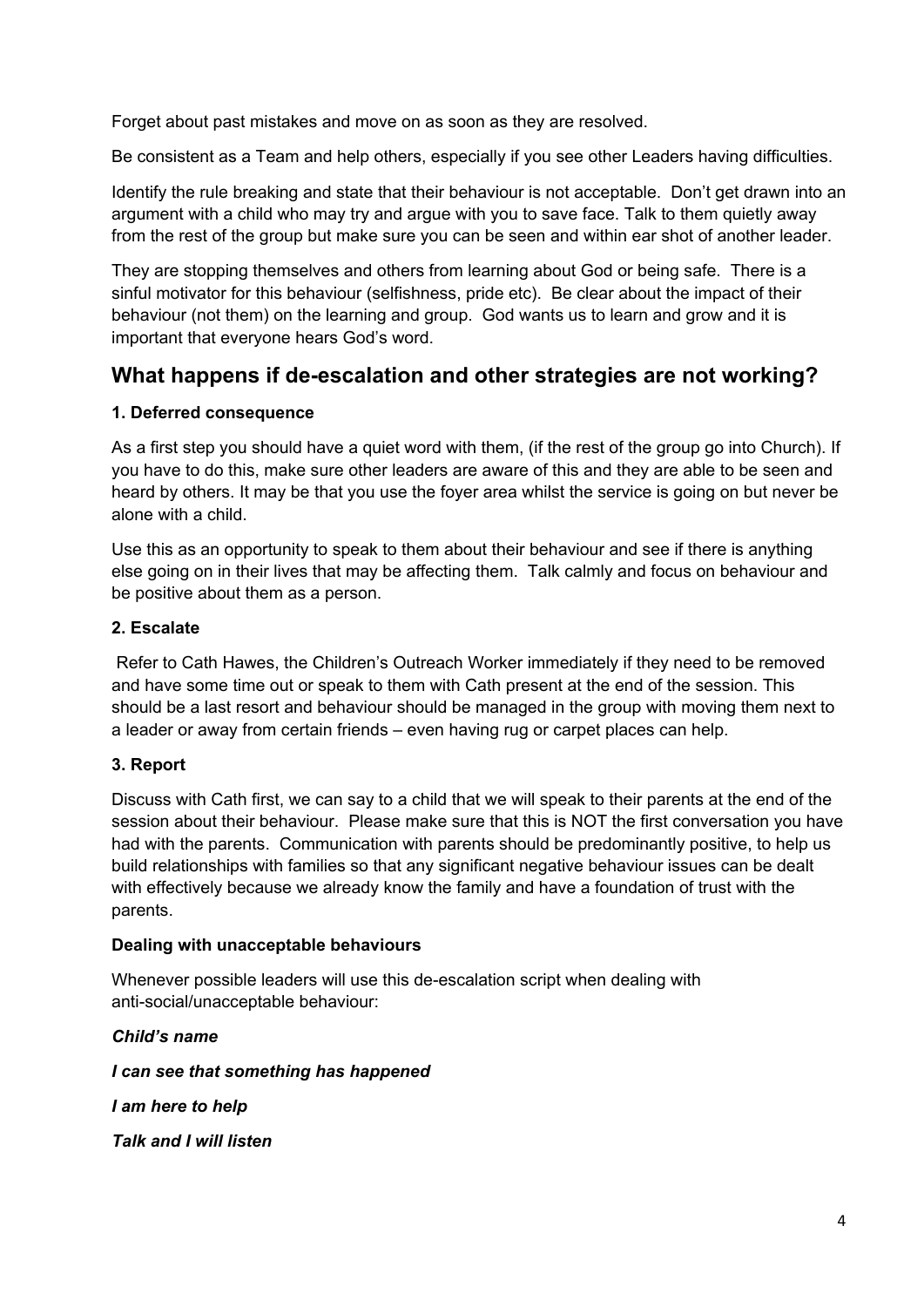# *Come with me and…*

This de-escalation script aims to remove judgment, blame and disempower negative behaviours. It allows children to feel they have a voice and know their side of the story is considered, making them more open to conversation and consequences.

Remember we would only intervene and handle a child if they were in immediate risk or danger. E.g. Running across road in front of a car.

# **Appendix 1:**

# **Behaviour Management - Quick Reference Help Sheet**

#### **1. Evaluate**

Have I done everything I can to positively engage them?

Why are the misbehaving? Do they have additional needs?

Remind them why we are there and the importance of listening to and learning from God's Word as well as loving others.

### **2. Warning**

Be Clear – What exactly are they doing wrong and why is it not acceptable? What will the consequences be if they continue? YOU MUST FOLLOW THROUGH

#### **3. Consequence**

Remind them that you have already given them a warning Move them Deferred Consequence

#### **4. Escalated consequence**

Report to Cath Hawes Report to parent

# **5. De-escalation Script**

*Child's name I can see that something has happened I am here to help Talk and I will listen Come with me and…*

#### **6. Follow Up**

Who do I need to speak to? Rest of Team? Children's Outreach Worker? Parent? Team Debrief?